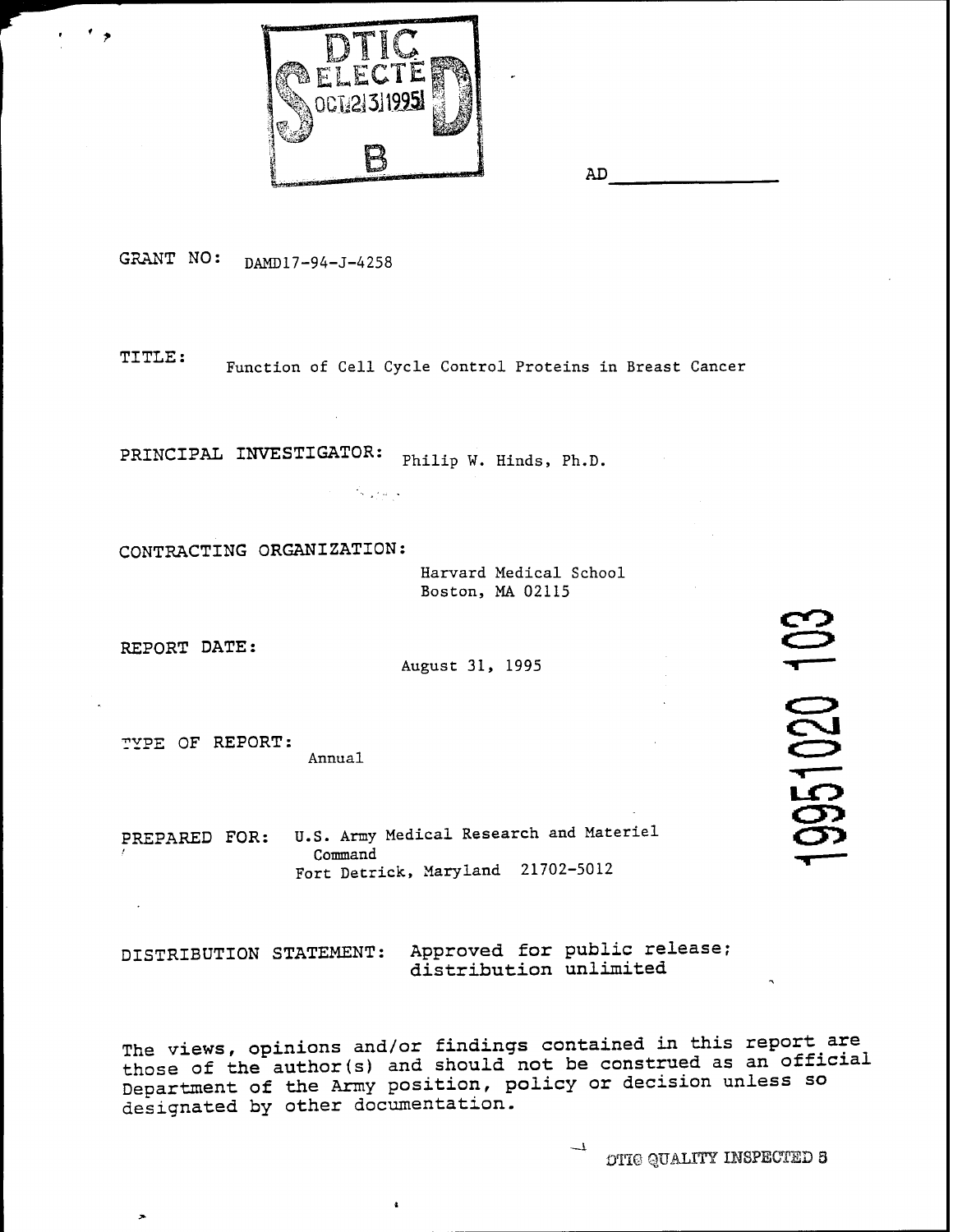| REPORT DOCUMENTATION PAGE                                                            | Form Approved<br>OMB No. 0704-0188                                                                                                                                                                                                                                                                                                                                                                                                                                                                                                                                                                                                                                                                                                                                                                                                                                                                                                                                                                                                                                                                             |                                            |                                                                                                                                                                                                                                                                                                                                                                            |
|--------------------------------------------------------------------------------------|----------------------------------------------------------------------------------------------------------------------------------------------------------------------------------------------------------------------------------------------------------------------------------------------------------------------------------------------------------------------------------------------------------------------------------------------------------------------------------------------------------------------------------------------------------------------------------------------------------------------------------------------------------------------------------------------------------------------------------------------------------------------------------------------------------------------------------------------------------------------------------------------------------------------------------------------------------------------------------------------------------------------------------------------------------------------------------------------------------------|--------------------------------------------|----------------------------------------------------------------------------------------------------------------------------------------------------------------------------------------------------------------------------------------------------------------------------------------------------------------------------------------------------------------------------|
|                                                                                      |                                                                                                                                                                                                                                                                                                                                                                                                                                                                                                                                                                                                                                                                                                                                                                                                                                                                                                                                                                                                                                                                                                                |                                            | Public reporting ourden for this collection of information is estimated to average 1 nour per response, including the time for reviewing instructions, searching existing data sources,<br>gathering and maintaining the data needed, and completing and reviewing the collection of information. Send comments regarding this burden estimate or any other aspect of this |
|                                                                                      | Davis Highway, Suite 1204, Arlington, VA 22202-4302, and to the Office of Management and Budget, Paperwork Reduction Project (0704-0138), Washington, DC 20503.                                                                                                                                                                                                                                                                                                                                                                                                                                                                                                                                                                                                                                                                                                                                                                                                                                                                                                                                                |                                            | collection of information, including suggestions for reducing this burden, to Washington Headquarters Services, Directorate for Information Operations and Reports, 1215 Jefferson                                                                                                                                                                                         |
| 1. AGENCY USE ONLY (Leave blank)                                                     | 2. REPORT DATE                                                                                                                                                                                                                                                                                                                                                                                                                                                                                                                                                                                                                                                                                                                                                                                                                                                                                                                                                                                                                                                                                                 | 3. REPORT TYPE AND DATES COVERED           |                                                                                                                                                                                                                                                                                                                                                                            |
|                                                                                      | 31 August 1995                                                                                                                                                                                                                                                                                                                                                                                                                                                                                                                                                                                                                                                                                                                                                                                                                                                                                                                                                                                                                                                                                                 |                                            | Annual 1 Aug 94 - 31 Jul 95                                                                                                                                                                                                                                                                                                                                                |
| 4. TITLE AND SUBTITLE                                                                | Function of Cell Cycle Control Proteins in Breast Cancer                                                                                                                                                                                                                                                                                                                                                                                                                                                                                                                                                                                                                                                                                                                                                                                                                                                                                                                                                                                                                                                       |                                            | 5. FUNDING NUMBERS<br>DAMD17-94-J-4258                                                                                                                                                                                                                                                                                                                                     |
| 6. AUTHOR(S)                                                                         |                                                                                                                                                                                                                                                                                                                                                                                                                                                                                                                                                                                                                                                                                                                                                                                                                                                                                                                                                                                                                                                                                                                |                                            |                                                                                                                                                                                                                                                                                                                                                                            |
| Philip W. Hinds, Ph.D.                                                               |                                                                                                                                                                                                                                                                                                                                                                                                                                                                                                                                                                                                                                                                                                                                                                                                                                                                                                                                                                                                                                                                                                                |                                            |                                                                                                                                                                                                                                                                                                                                                                            |
| 7. PERFORMING ORGANIZATION NAME(S) AND ADDRESS(ES)                                   |                                                                                                                                                                                                                                                                                                                                                                                                                                                                                                                                                                                                                                                                                                                                                                                                                                                                                                                                                                                                                                                                                                                |                                            | 8. PERFORMING ORGANIZATION                                                                                                                                                                                                                                                                                                                                                 |
| Harvard Medical School                                                               |                                                                                                                                                                                                                                                                                                                                                                                                                                                                                                                                                                                                                                                                                                                                                                                                                                                                                                                                                                                                                                                                                                                |                                            | <b>REPORT NUMBER</b>                                                                                                                                                                                                                                                                                                                                                       |
| Boston, Massachusetts 02115                                                          |                                                                                                                                                                                                                                                                                                                                                                                                                                                                                                                                                                                                                                                                                                                                                                                                                                                                                                                                                                                                                                                                                                                |                                            |                                                                                                                                                                                                                                                                                                                                                                            |
|                                                                                      | 9. SPONSORING/MONITORING AGENCY NAME(S) AND ADDRESS(ES)                                                                                                                                                                                                                                                                                                                                                                                                                                                                                                                                                                                                                                                                                                                                                                                                                                                                                                                                                                                                                                                        |                                            | 10. SPONSORING / MONITORING                                                                                                                                                                                                                                                                                                                                                |
| U.S. Army Medical Research and Materiel Command<br>Fort Detrick, Maryland 21702-5012 | AGENCY REPORT NUMBER                                                                                                                                                                                                                                                                                                                                                                                                                                                                                                                                                                                                                                                                                                                                                                                                                                                                                                                                                                                                                                                                                           |                                            |                                                                                                                                                                                                                                                                                                                                                                            |
| <b>11. SUPPLEMENTARY NOTES</b>                                                       |                                                                                                                                                                                                                                                                                                                                                                                                                                                                                                                                                                                                                                                                                                                                                                                                                                                                                                                                                                                                                                                                                                                |                                            |                                                                                                                                                                                                                                                                                                                                                                            |
|                                                                                      |                                                                                                                                                                                                                                                                                                                                                                                                                                                                                                                                                                                                                                                                                                                                                                                                                                                                                                                                                                                                                                                                                                                |                                            |                                                                                                                                                                                                                                                                                                                                                                            |
| 12a. DISTRIBUTION / AVAILABILITY STATEMENT                                           | Approved for public release; distribution unlimited                                                                                                                                                                                                                                                                                                                                                                                                                                                                                                                                                                                                                                                                                                                                                                                                                                                                                                                                                                                                                                                            |                                            | <b>12b. DISTRIBUTION CODE</b>                                                                                                                                                                                                                                                                                                                                              |
|                                                                                      |                                                                                                                                                                                                                                                                                                                                                                                                                                                                                                                                                                                                                                                                                                                                                                                                                                                                                                                                                                                                                                                                                                                |                                            |                                                                                                                                                                                                                                                                                                                                                                            |
| 13. ABSTRACT (Maximum 200 words)<br>of these tumors.                                 | Loss of the retinoblastoma tumor suppressor protein (pRb) can contribute to breast tumor<br>formation. However, many breast tumors retain expression of normal pRb, indicating that other<br>genetic events may interfere with the function of this growth regulatory protein. Overexpression of<br>cyclin D1 is such an event, since high levels of this protein may lead to constitutive inactivation of<br>pRb through phosphorylation. We have demonstrated that cyclin D1 in oncogenic in cultured<br>cells, and are using this assay to define regions and functions of cyclin D1 needed for<br>transformation. Interestingly, a previously defined pRb-interaction domain in cyclin D1 is<br>dispensable for transformation in cyclin D1, but apparently not in the closely related cyclin D2.<br>Instead, loss of a cyclin D1 domain just C-terminal the pRb-interaction domain may inactivate the<br>protein. Using our knowledge of cyclin D1 function from these mutants and others, we hope to<br>eventually create animal models of D1-dependent tumorigenesis useful for identifying suppressors |                                            |                                                                                                                                                                                                                                                                                                                                                                            |
| <b>14. SUBJECT TERMS</b>                                                             |                                                                                                                                                                                                                                                                                                                                                                                                                                                                                                                                                                                                                                                                                                                                                                                                                                                                                                                                                                                                                                                                                                                |                                            | 15. NUMBER OF PAGES                                                                                                                                                                                                                                                                                                                                                        |
| tumor suppressor, oncogene                                                           | cyclin D1, retinoblastoma protein, transformation, transgenic<br>Breast Cancer                                                                                                                                                                                                                                                                                                                                                                                                                                                                                                                                                                                                                                                                                                                                                                                                                                                                                                                                                                                                                                 |                                            | 13<br><b>16. PRICE CODE</b>                                                                                                                                                                                                                                                                                                                                                |
| 17. SECURITY CLASSIFICATION<br>OF REPORT                                             | 18. SECURITY CLASSIFICATION<br>OF THIS PAGE                                                                                                                                                                                                                                                                                                                                                                                                                                                                                                                                                                                                                                                                                                                                                                                                                                                                                                                                                                                                                                                                    | 19. SECURITY CLASSIFICATION<br>OF ABSTRACT | <b>20. LIMITATION OF ABSTRACT</b>                                                                                                                                                                                                                                                                                                                                          |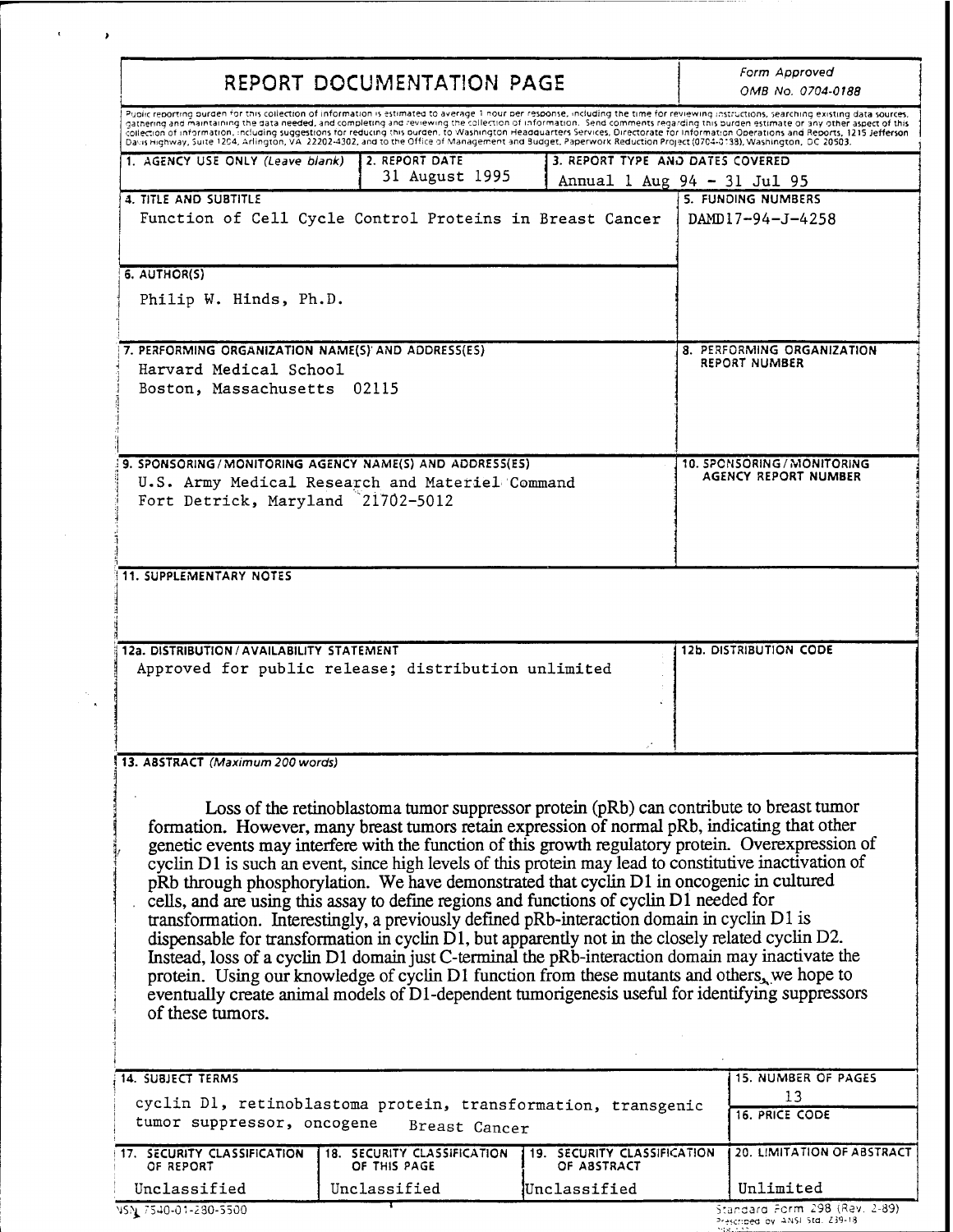#### FOREWORD

Opinions, interpretations, conclusions and recommendations are those of the author and are not necessarily endorsed by the US Army.

*^f—* where copyrighted material is quoted, permission has been obtained to use such material.

 $\mathcal{V}$  Where material from documents designated for limited distribution is quoted, permission has been obtained to use the material.

*<sup>4</sup>* Citations of commercial organizations and trade names in this report do not constitute an official Department of Army endorsement or approval of the products or services of these organizations. **不安 不可可** 

 $\sqrt{}$  In conducting research using animals, the investigator(s) adhered to the "Guide for the Care and Use of Laboratory Animals," prepared by the Committee on Care and Use of Laboratory Animals of the Institute of Laboratory Resources, National Research Council (NIH Publication No. 86-23, Revised 1985).

 ${\mathbb W}^\vee$  for the protection of human subjects, the investigator(s)  $\overline{\text{adhered}}$  to policies of applicable Federal Law 45 CFR 46.

In conducting research utilizing recombinant DNA technology, the investigator(s) adhered to current guidelines promulgated by the National Institutes of Health.

 $\chi$  In the conduct of research utilizing recombinant DNA, the investigator(s) adhered to the NIH Guidelines for Research Involving Recombinant DNA Molecules.

In the conduct of research involving hazardous organisms,  $t$  investigator(s) adhered to the CDC-NIH Guide for Biosafety in Microbiological and Biomedical Laboratories.

**Date**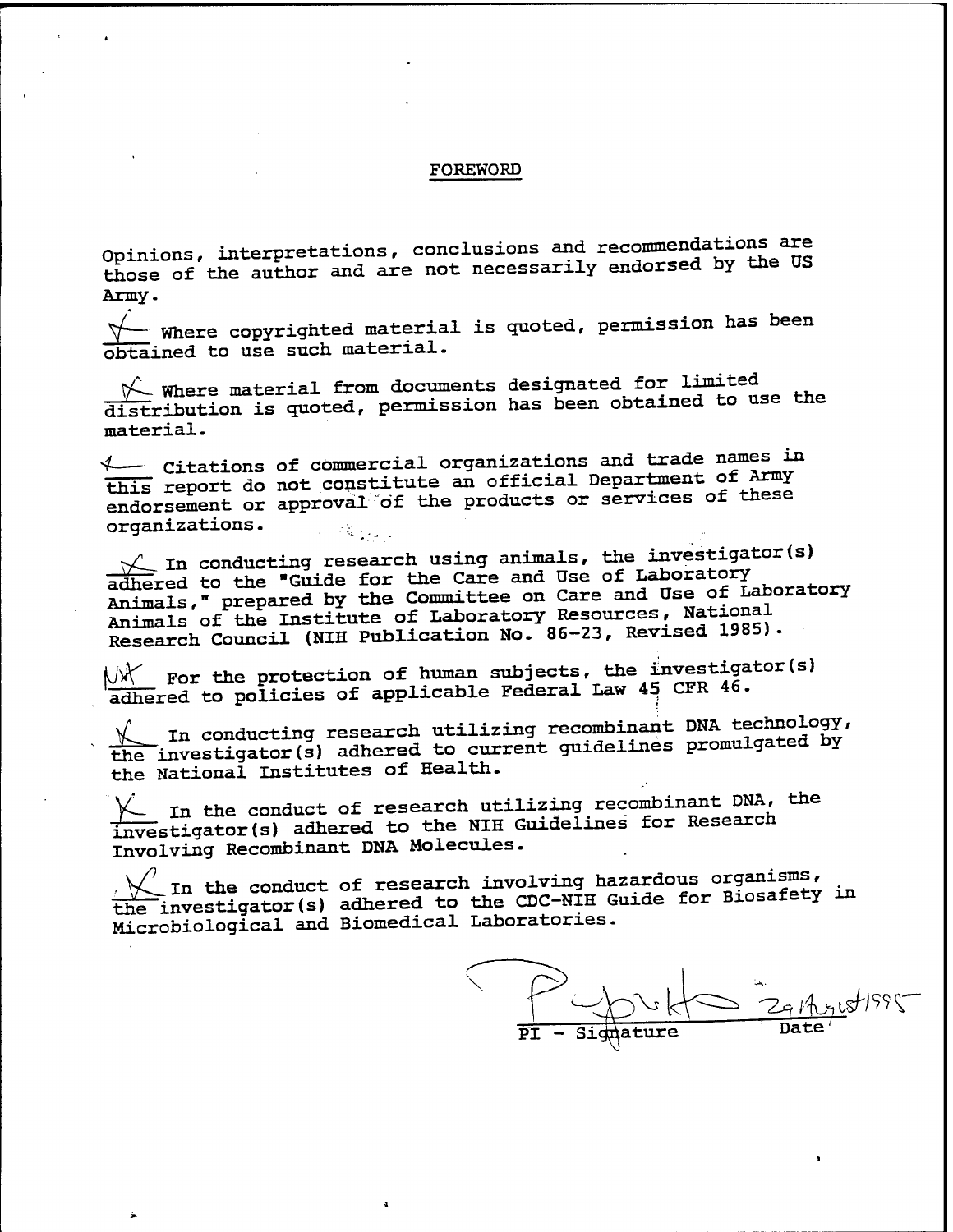# Table of Contents

| Specific aims 1 and 2:<br>Mapping of pRb and cyclin D1 domains required for transformation.  3 |
|------------------------------------------------------------------------------------------------|
| Specific Aims $3$ and $4$ :                                                                    |
| Specific Aim 5:<br>Establishment of cell lines expressing temperature-sensitive pRb 5          |
|                                                                                                |
|                                                                                                |
|                                                                                                |

|            | Acconsion For       |   |  |
|------------|---------------------|---|--|
| NTIS GRA&I |                     | м |  |
| DTIC TAB   |                     | П |  |
|            | ${\tt Unannourced}$ | П |  |
|            | Justification       |   |  |
|            |                     |   |  |
| By_        |                     |   |  |
|            | Distribution/       |   |  |
|            | Availability Codes  |   |  |
|            | Avail and/or        |   |  |
| Dist       | Special             |   |  |
|            |                     |   |  |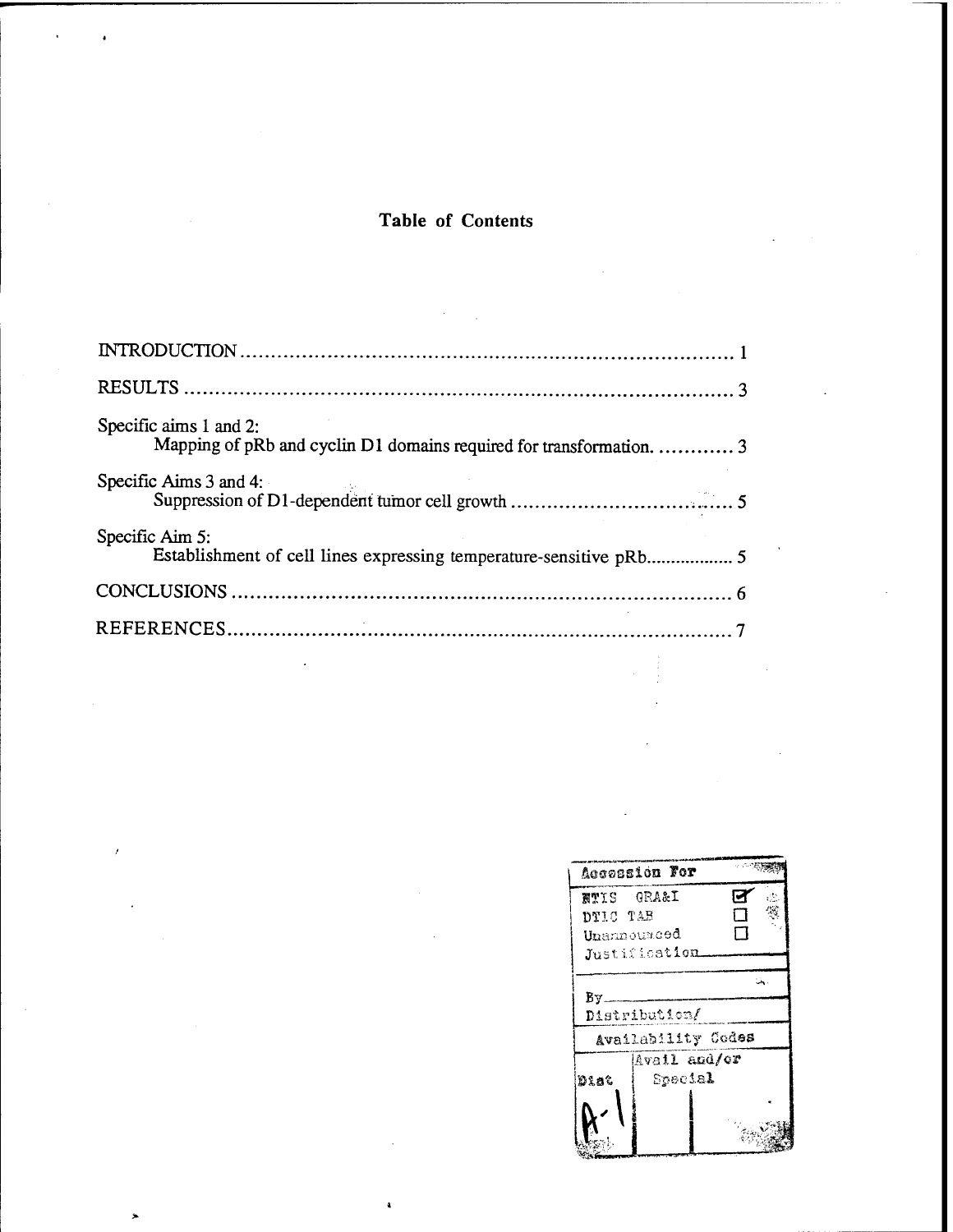#### **INTRODUCTION**

Breast cancer, like other cancers, results from the hyperactivity of growth-promoting oncoproteins and the loss of growth suppressing proteins (tumor suppressors). Many oncoproteins and several tumor suppressor proteins have recently been identified. Among the most commonly altered tumor suppressor proteins is the retinoblastoma protein, pRb. pRb function is lost in all retinoblastoma tumors, where it can lead to hereditary cancer, but is also involved in a variety of other tumors due to somatic inactivation. Reintroduction of the RB-1 cDNA into such cells inhibits their proliferation, supporting the role of pRb-inactivating mutations in formation of neoplastic cells (reviewed in Weinberg, 1991). This tumor-suppressive property of pRb is believed to result from pRb's ability to regulate progression through the cell cycle.

A central role for pRb in the control of cellular proliferation is also suggested by the observation that pRb is targeted by the oncoprotein products of several DNA tumor viruses (Whyte, et al., 1988; DeCaprio, et al., 1989; Egan, et al., 1989; Munger, et al., 1989; Dyson, et al., 1989). This interaction presumably serves to inactivate the growth-suppressive properties of pRb in infected or transformed cells. One mechanism by which oncoprotein-mediated inactivation may be achieved is through the dissociation of protein complexes between pRb and growth promoting molecules. For example, pRb has been reported to associate with the transcription factor E2F, which may be involved in the regulation of many genes required for DNA synthesis (Bagchi, et al., 1991; Bandara and LaThangue, 1991; Chellapan, et al., 1991; Chittenden, et al., 1991; Shirodkar, et al., 1992). The association of pRb with E2F may prevent the activation of these genes until the Gl/S boundary, at which time the pRb/E2F complex dissociates, resulting in the release and activation of E2F. Because association of pRb with E2F seems to involve the same region of pRb (the "pocket") that is required for association with the viral oncoproteins, the binding of viral oncoproteins to pRb may release and activate E2F, resulting in the removal of a block to progression into S phase.

As is the case with a variety of human tumor types, some thirty percent of breast tumors show loss of pRb expression (Weinberg, 1991); however, other tumors have apparently wild-type pRb, and may have suffered alterations in one or another cellular proteins which interact with pRb. This may in turn lead to constitutive inactivation or circumvention of pRb function. A clue to the identity of such regulators of pRb is given by the fact that pRb is normally controlled by phosphorylation mediated by cyclin-dependent kinases (cdks; Lin, et al., 1991; Lees, et al., 1991). These cdks are controlled in turn by cyclins, regulatory subunits which lead to cyclic activity of their partner kinases. The activity of cyclin/cdk complexes is further regulated by positive and negative phosphorylation of the cdk subunit. In addition, several proteins have recently been identified that serve to stoichiometricaUy inhibit the function of cyclin/cdk complexes (reviewed in Morgan, 1995). Thus, these cyclin-dependent kinase inhibitors, or CKIs, together with cdk-modifying enzymes and cyclins represent potential targets for oncogenic mutations that may lead to deregulated cell cycle progression.

pRb is a critical target of cdks acting in Gl, since hyperphosphorylation of pRb dissociates transcriptionally-repressive pRb/E2F complexes and allows cell cycle progression. pRb's phosphorylation occurs initially in late Gl phase, thus cyclins and cdks active in this period of the cell cycle are of most interest in regulation of pRb function. Three classes of cyclins expressed in Gl (C, D and E) have been identified and a variety of experiments have now shown that D and E type cyclins can regulate pRb phosphorylation and cell cycle progression. For example, by developing a cell culture assay for pRb function, we have shown that three cyclins, E, A and Dl, can prevent pRb-mediated growth suppression when overexpressed in tumor cells (Hinds, et al., 1992). Cyclins E and A, which are expressed in late Gl and S phase respectively, appear to function by directly promoting the

 $\mathbf{1}$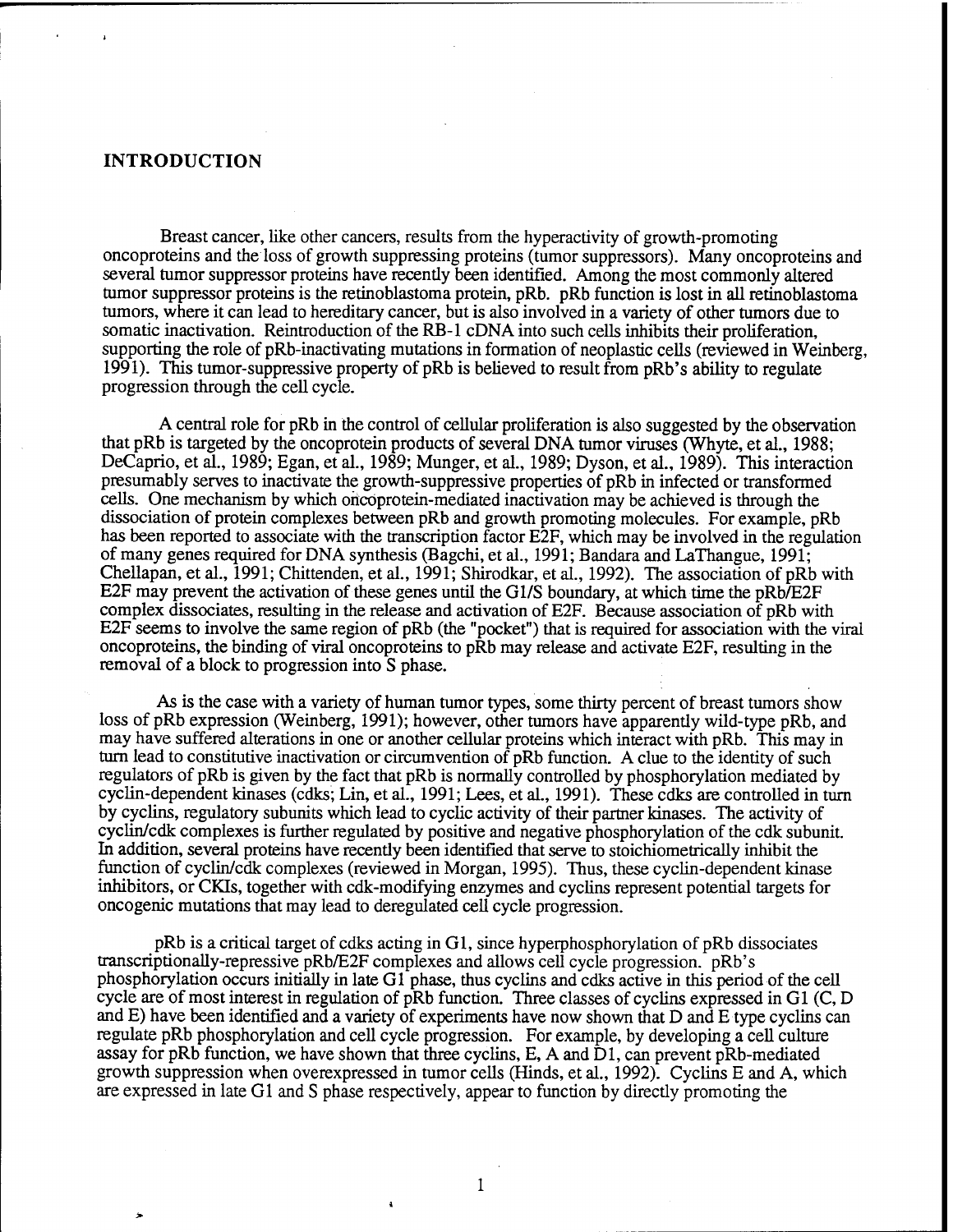phosphorylation of pRb in these cells. Cyclin Dl, however, does not promote phosphorylation in our hands and thus appears to function differently from the A and E type cyclins, perhaps by reducing the amount of pRb present in cotransfected cells (Hinds, et al., 1992). Nevertheless, others have suggested that the D-type cyclins can activate kinase subunits related to those activated by cyclins A and E, perhaps resulting in the phosphorylation of a least a subset of pRb residues (Ewen, et al., 1993; Kato, et al., 1993). Further, we and others have shown that D-type cyclins can physically associate with pRb in a manner analogous to the viral oncoproteins (Ewen, et al., 1993; Kato, et al., 1993; Dowdy, et al., 1993).

Importantly, cyclin Dl has been shown to be overexpressed in some thirty percent of breast tumors (Lammie, et al., 1991; Schuuring, et al., 1992; Buckley, et al., 1993; Keyomarsi and Pardee, 1993), as well as in cancers of the parathyroid, blood and squamous epithelium (Motokura, et al., 1991; Rosenberg, et al., 1991a,b; Withers, et al., 1991). Thus, deregulated D-type cyclin expression may be oncogenic, leading to aberrant cellular proliferation perhaps by interfering with the function of pRb. We have recently shown that cyclin D1 can indeed act as an oncogene, cooperating to transform cultured cells in cooperation with a mutant adenovirus ElA oncoprotein which has lost the wild-type capacity to bind and inactivate pRb (Hinds, et al., 1994). This function of cyclin D1 requires complex formation with cdks, and may reflect a functional requirement for activation of this enzymatic activity.

Intriguingly, we have found that a mutant cyclin D1 protein which cannot bind to cdks not only fails to transform primary cells, but is dominant over the wild-type protein in this capacity. Thus, cointroduction of mutant and wild-type cyclin Dl genes leads to no increase in transformation frequency, suggesting a dominant-negative function of the mutant protein. This mutant protein can be expressed in conjunction with wild-type ElA, however, and is thus not itself lethal to cells in the absence of overexpressed cyclin D1. More detailed understanding of the mechanisms behind the inhibition of cyclin function could lead to antiproliferative products using existing technologies and may be specific to those cells overexpressing certain cyclins, leaving normal proliferating cells relatively unaffected. The properties of D-type cyclins already uncovered in our prior research and those to be elucidated by the experiments described below provide an excellent opportunity for clinical intervention in aberrant cell cycle control, and could thus provide an important adjunct to the pharmaceutical treatment of human cancers. In addition, we seek to identify other upstream regulators or downstream targets of pRb which can inactivate pRb upon overexpression. Such candidate oncoproteins may be operative in the significant fraction of tumors which do not show direct inactivation of pRb. To address these issues, the following specific aims are proposed:

1) Use mutant pRb proteins that have been characterized for function as growth suppressors and substrates for the pRb kinase to determine if the association of D-type cyclins with pRb is required for pRb function or phosphorylation or both.

2) Identify a kinase activity precipitable with antibodies specific to a tagged D-type cyclin and use this functional assay to probe the effect of pRb binding on D-type cyclin function.

3) Introduce a dominant-negative D-type cyclin into cells transformed by wild-type D-type cyclins and control cells in effort to specifically prevent the proliferation of the transformed cells.

4) Identify other substances, e.g. antisense oligonucleotides or interfering peptides, which could cause cessation of proliferation of cyclin D-transformed cells in vitro and in vivo.

5) Use cell lines temperature-sensitive for growth due to the expression of temperature-sensitive pRb to identify upstream inactivators and downstream targets of pRb.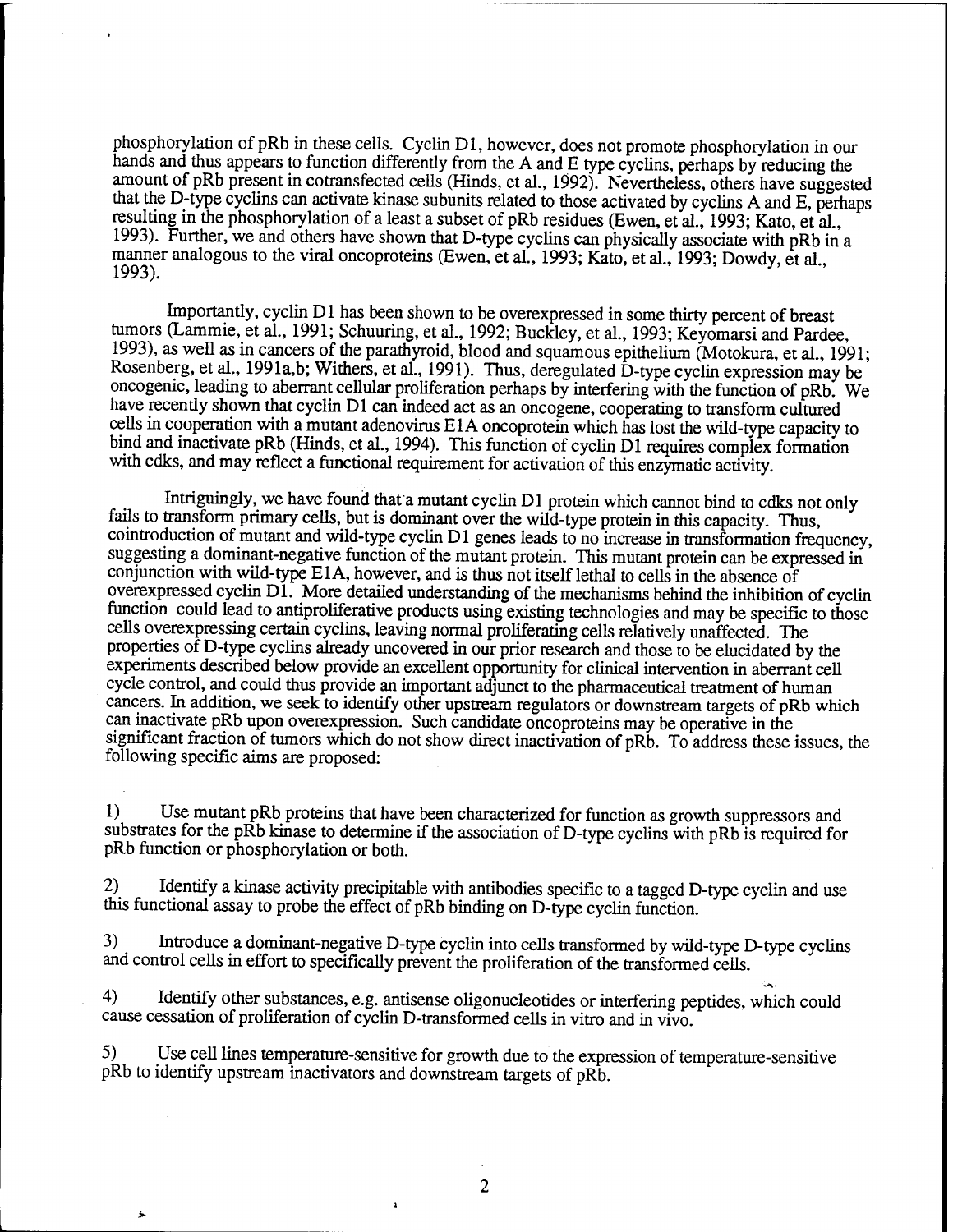### **RESULTS**

#### **Specific aims <sup>1</sup> and 2: Mapping of pRb and cyclin Dl domains required for transformation.**

Although it is clear that cyclin Dl can function as an oncogene and does so at least in part by interfering with the pRb protein, the exact mechanism by which this is achieved is unclear. For example, cyclin Dl may simply activate its cognate kinase partners, cdk4 and cdk6, to directly phosphorylate pRb. Alternatively, excess cyclin Dl/cdk complexes may compete with or lead to inactivation of any of a variety of CKIs now known to regulate cdk activity. Finally, although the absence of pRb seems to negate the need for cyclin Dl in tumor cells (Lukas, et al., 1995; Parry, et al., 1995), cyclin Dl/cdk complexes may have other cellular targets. Examples of such targets are the pRb homologues  $p107$  and pl30 (Beijersbergen, et al., 1995). These proteins are homologous to pRb in the region used to associate with viral oncoproteins. Indeed, these proteins were first identified due to their association with E1A. It is now clear that p107 and p130 associate with transcription factors capable of binding to the E2F DNA site (Shirodkar, et al., 1992; Devoto, et al., 1992; Cao, et al., 1992; Cobrinik, et al., 1993), thus the homology to pRb is functional as well as physical. However, the E2F proteins that associate with pRb do not appear to interact with pl07 or pi30 in cells (J. Lees, personal communication). It is therefore likely that pRb,  $p\overline{107}$  and  $p130$  are members of a family of proteins which regulate the function of a family of E2F transcription factors whose roles may or may not overlap in cell cycle control. Deregulated phosphorylation of these targets and pRb together may be more profoundly oncogenic than deletion of pRb alone, consistent with the high incidence of cyclin D1 overexpression in certain tumor subsets, such as is the case in breast cancer. We are attempting to identify the functional regions of cyclin Dl operative in transformation and correlate these with an induction of pRb phosphorylation. In addition, we will identify the minimal elements required to produce a dominant-negative version of cyclin Dl that may be useful in interfering with cyclin Dlmediated tumorigenesis.

### *Phosphorylation and transformation properties of mutant cyclin D1 proteins.*

To define the regions of cyclin Dl needed for transformation, we have initiated a series of experiments using mutant cyclin Dl proteins. First, we are examining the ability of these cyclin Dl mutants to transform primary BRK cells in cooperation with the pm928 allele of ElA. We have focused in particular on the N-terminus of cyclin Dl at the beginning of these experiments, since this region contains a known pRb-interaction domain. Previous work had shown that a point mutation in this domain does not alter cyclin D1's ability to transform cells or inactivate pRb in human tumor cells (Hinds, et al., 1994). Interestingly, this differs from the reported inability of a cyclin D2 mutant lacking the pRb binding domain to phosphorylate and inactivate pRb (Ewen, et al., 1993). However, the cyclin D2 mutant used had a deletion of this domain, rather than a point mutation. We thus sought to elucidate any potential differences between these D-type cyclins. We constructed precise deletions of the pRbbinding, LxCxE domain in both cyclin D1 and cyclin D2 ( $\Delta$ 5 and  $\Delta$ 3, respectively) and tested both these mutants and the parent, wild-type alleles in transformation assays. As previously found, cyclin Dl can cooperate with 928 in BRK transformation. The  $\Delta$ 5 mutant of cyclin D1 was found to have equal or greater activity in these assays, consistent with previous results using point-mutated cyclin Dl. Cyclin D2 cooperates at least as well as cyclin Dl in these assays, giving rise to foci with nearly fifty percent the frequency of wild-type E1A. Interestingly, preliminary results suggest that  $\Delta 3$  cannot transform BRK cells efficiently, suggesting that cyclin  $\overrightarrow{D2}$ , but not cyclin D1, depends on an interaction with the pRb pocket for transformation.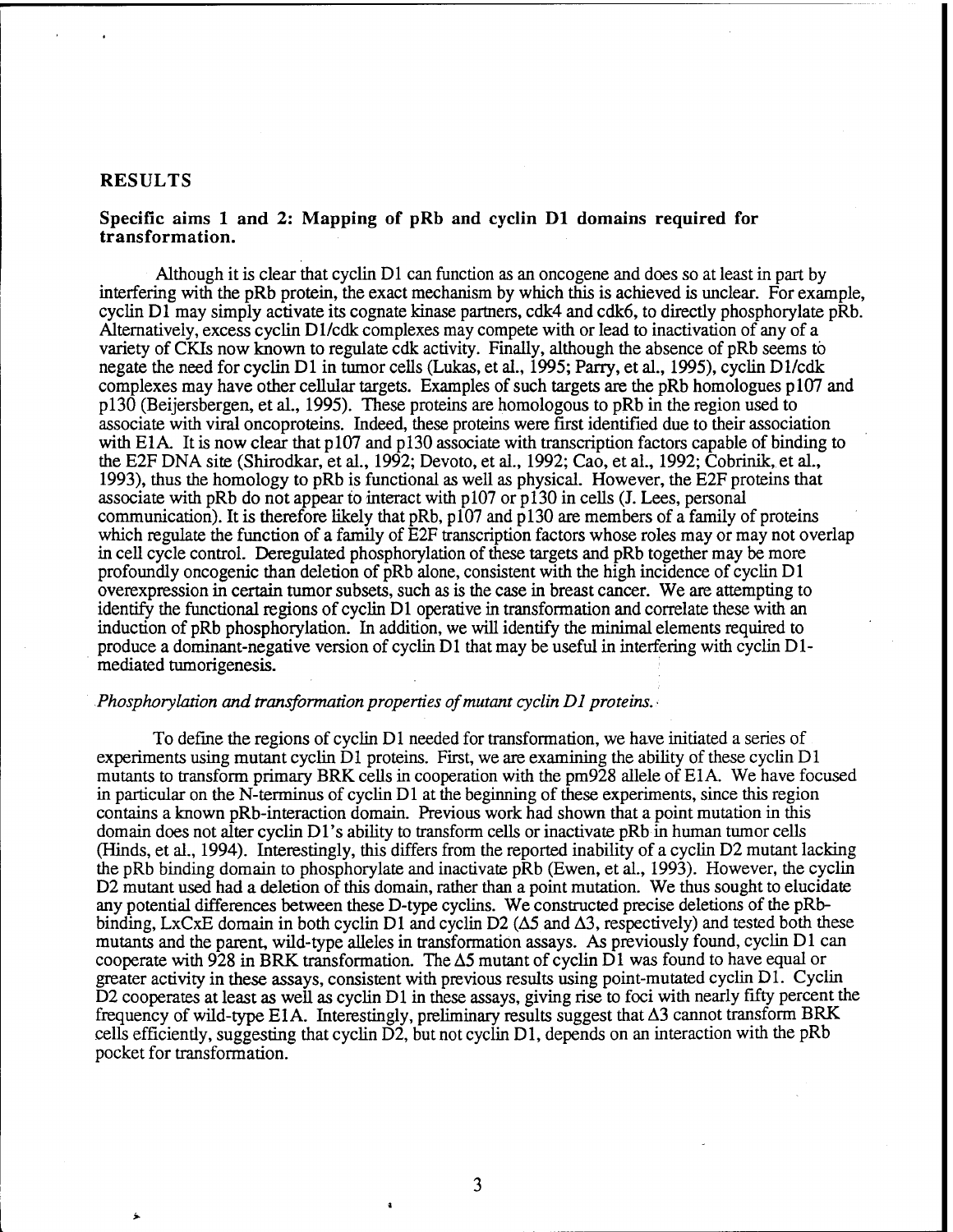These mutant D cyclins and others have been used in parallel assays to determine their ability to promote pRb phosphorylation in transfected SAOS-2 cells. In this assay, cyclin D1 and cdk4 cotransfected with pRb leads to phosphorylation of pRb as judged by immunoblot of SDS-PAGE-treated cell extracts. The cyclin D1A5 mutant is wholly able to induce pRb phosphorylation in this assay, indicating that this interaction domain is dispensable for this activity in overexpression systems Interestingly, the cyclin D2A5 mutant appears to only weakly induce pRb phosphorylation, again suggesting a dependence of cyclin D2 on this domain for pRb inactivation. Further, these results suggest a positive correlation between the ability of D-cyclins to stimulate pRb phosphorylation and transformation. To test this correlation further, we have employed two additional cyclin Dl mutant proteins. These mutants,  $\Delta$ 15 and  $\Delta$ 35, lack five amino acids beginning at residue 15 and 35, respectively, and are unable to induce pRb phosphorylation in SAOS-2 cells, although they are produced m levels equal to the wild-type cyclin Dl protein. The ability of these Dl cyclin mutants to transform BRK cells is being tested. Regardless of the outcome, we also plan to determine why these mutants fail to phosphorylate pRb. To do so, we will test the ability of these mutant cyclin Dl proteins to bind to pRb and to cdk4 and to enter into complexes with the p21 CKI. If these mutants do bind to cdk4, we will test their ability to activate this enzyme by performing kinase assays in vitro using a pRb C-terminal domain protein as substrate. In combination, these experiments should reveal properties of cyclin Dl needed for both pRb phosphorylation and transformation.

The set of reagents described above is also of utility in analyzing a second mechanism by which cyclin Dl may antagonize pRb. As stated above, the introduction of pRb, cyclin Dl and cdk4 into SAOS-2 cells leads to phosphorylation of pRb. However, if cdk4 is omitted, pRb is not phosphorylated but the level of pRb is significantly lowered. By using co-introduced reporter constructs driven by promoters equivalent to those used for pRb, we have determined that this reduction of pRb level is posttranscriptional in nature. Intriguingly, we have also observed that this pRb reduction is not caused by cointroduction of cyclin D2, once again demonstrating a significant difference between the otherwise highly related cyclins D1 and D2. Using mutants of pRb, our preliminary data suggests that integrity of the pRb "pocket", or oncoprotein binding domain, is not required for this effect. Further, the Nterminal, pRb-pocket binding region of cyclin Dl is dispensable for pRb reduction, and there appears to be no requirement for a functional cyclin box in this assay. Thus, reduction of pRb levels by cyclin Dl appears to be a unique property of cyclin D1 mediated by elements of both pRb and cyclin D1 that differ from those conventionally thought to participate in phosphorylation. Analysis of other cyclin D1 and pRb mutants is ongoing in effort to define the biochemical nature of this interaction.

A third series of experiments designed to test for pRb-independent pathways of cyclin D1 mediated transformation is underway. Because cyclin D1 can interact with and perhaps phosphorylate pRb-related proteins (Beijersbergen, et al., 1995), overexpression of this cyclin may activate growthregulating pathways other than those controlled directly by pRb. As an example, it has been observed that .overexpression of cyclin Dl in the mouse breast leads to hyperplasia within two weeks of birth (Wang, et al., 1994). However, chimaeric mice nullizygous for pRb do not show overt signs of breast hyperplasia (Hinds, 1995), possibly indicating additional roles for cyclin Dl in breast cell growth. We are using mouse fibroblasts derived from pRb-nullizygous embryos to test for roles of cyclin Dl in transformation that are independent of pRb. First, we have used wild-type ElA and ras to demonstrate that these cells can be transformed by this combination of plasmids (but not be either plasmid alone) Second, transfection of these cells with ras and the pm928 E1A mutant, defective primarily in pRb association, yields a high number of foci. Thus, genetic elimination of pRb compensates for the defect in this E1A protein. However, when pRb-minus fibroblasts were transfected with an E1A mutant lacking its LxCxE sequences entirely, and thus incapable of associating with pRb, pl07 and pl30, the efficiency of focus formation dropped to well under forty percent. This implies that CR2 functions other than pRb binding are needed for efficient transformation by E1A. We are now attempting to complement the defect in this multiply-defective ElA protein with cyclin Dl and mutant variants. If focus formation is enhanced, we will have clear evidence of a non-pRb-dependent effect of cyclin D1 in transformation.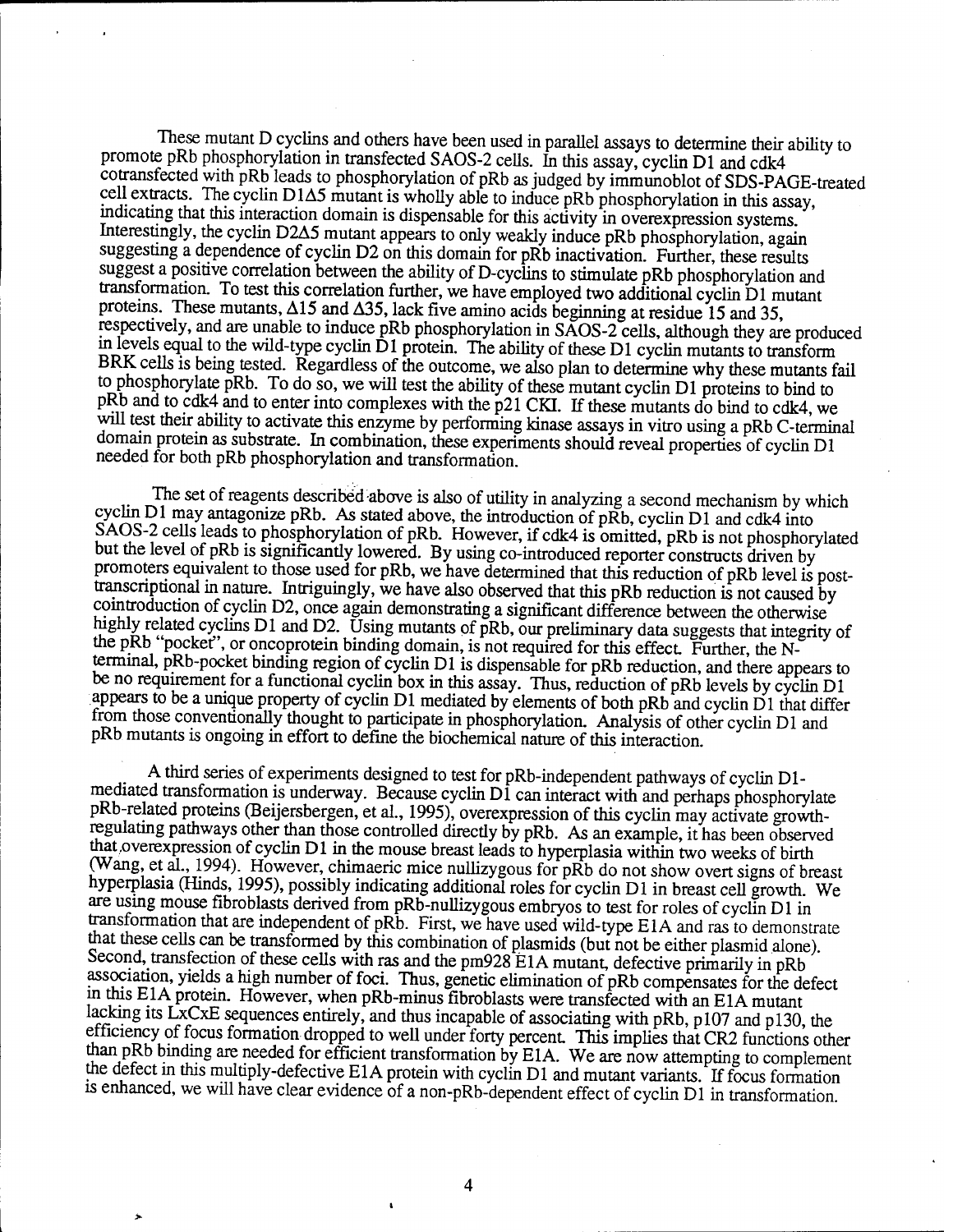## **Specific Aims 3 and 4: Suppression of Dl-dependent tumor cell growth**

We wish to establish transformed cells lines expressing various mutant alleles of cyclin D1 as described above prior to investigating the ability of dominant negative variants of cyclin D1 to suppress growth. At that time, we will test both BRK derivatives and breast tumor cell lines such as MDA-MB-134, 175, 330 and 453, all of which overexpress cyclin Dl. As controls, we will use ElA-plus-ras transformed BRK cells and breast tumor lines such as MDA-MD-468, which has lost pRb expression and does not highly express cyclin D1.

An important goal of these aims is to move such growth suppression experiments in vivo. To do this, we are creating mice that should develop Dl-dependent tumors. In collaboration with Dr. Terry van Dyke at UNC Chapel Hill we have created transgenic mice expressing cyclin Dl under the LPV enhancer. This construct allows cyclin Dl expression in the choroid plexus, a tissue in which Dr. van Dyke has already established a tumor model. Here, variants of SV40 Large T Antigen have been expressed that fail to bind to pRb and fail to cause tumors. We hope to complement this defect by mating the T mutant and cyclin Dl mice. At present, the LPV-D1 transgenics appear to express cyclin Dl in the choroid plexus, and at low penetrance develop hydrocephaly, indicating a potential choroid plexus defect. The cause of this is under investigating. In any case, these mice appear suitable for establishing a Dl-dependent tumor model. Coupled with transgenic mice that will be produced expressing cyclin Dl in the breast (see below, Discussion), we believe these model systems will allow in vivo testing of potential anti-cyclin Dl reagents.

## **Specific Aim 5: Establishment of cell lines expressing temperature-sensitive pRb.**

A linker-insertion mutation in pRb at codon 668, resulting in the insertion of four amino acids, produces a pRb protein (XX668) that fails to induce the Gl growth arrest in SAOS-2 cells that is characterized by the "flat cell" phenotype. However, when the construct encoding this mutant protein is introduced into SAOS-2 cells incubated at 32.5°C, the activity of the mutant pRb is indistinguishable from that of the wild-type protein. This temperature-sensitive effect should allow the establishment of cell lines that proliferate at 37°C, but uniformly undergo growth arrest in Gl at 32.5°C.

Preliminary experiments suggest that such cell lines can be created by transfection of XX668 into SAOS-2 cells. These cloned cell lines proliferate similar to parental cells at 37°C, but undergo growth arrest and phenotypic change at 32.5°C. Initial characterization of the cells at both temperatures indicates that the level of pRb doesn't change dramatically, but the protein is only able to bind substrates at 32.5°C. In addition, no significant change in the expression of Gl cyclins has been noted. Despite this promising beginning, cell lines expressing XX668 at 37°C appear to be rather unstable, in that they lose pRb expression with continued passage, perhaps due to a weak but significant partial activity of the pRb. We are now attempting to create derivatives of XX668 that will be more tolerated by SAOS-2 cells, and we are also in the process of introducing XX668 and derivatives into DU145 prostate adenocarcinoma and MDA-MB-468 breast carcinoma cell lines, both of which lack normal pRb expression.

Our previous (unpublished) work using pRb mutants lacking the nuclear localization signal demonstrated that the loss of this targeting sequence produces a protein that localizes predominantly to the cytoplasm, yet maintains some nuclear localization. Further, the fraction of pRb that localizes to the nucleus appears functional, since it resists detergent treatment and causes growth arrest in the cells containing a significant nuclear fraction. This phenotype is consistent with the location of the NLS mutation at residue 860-876, a region that has not been implicated in any of the protein-protein associations required for pRb function. Curiously, when the NLS mutation is crossed with a tumorderived inactivating mutation such as C to F at residue 706, the resultant doubly mutated protein is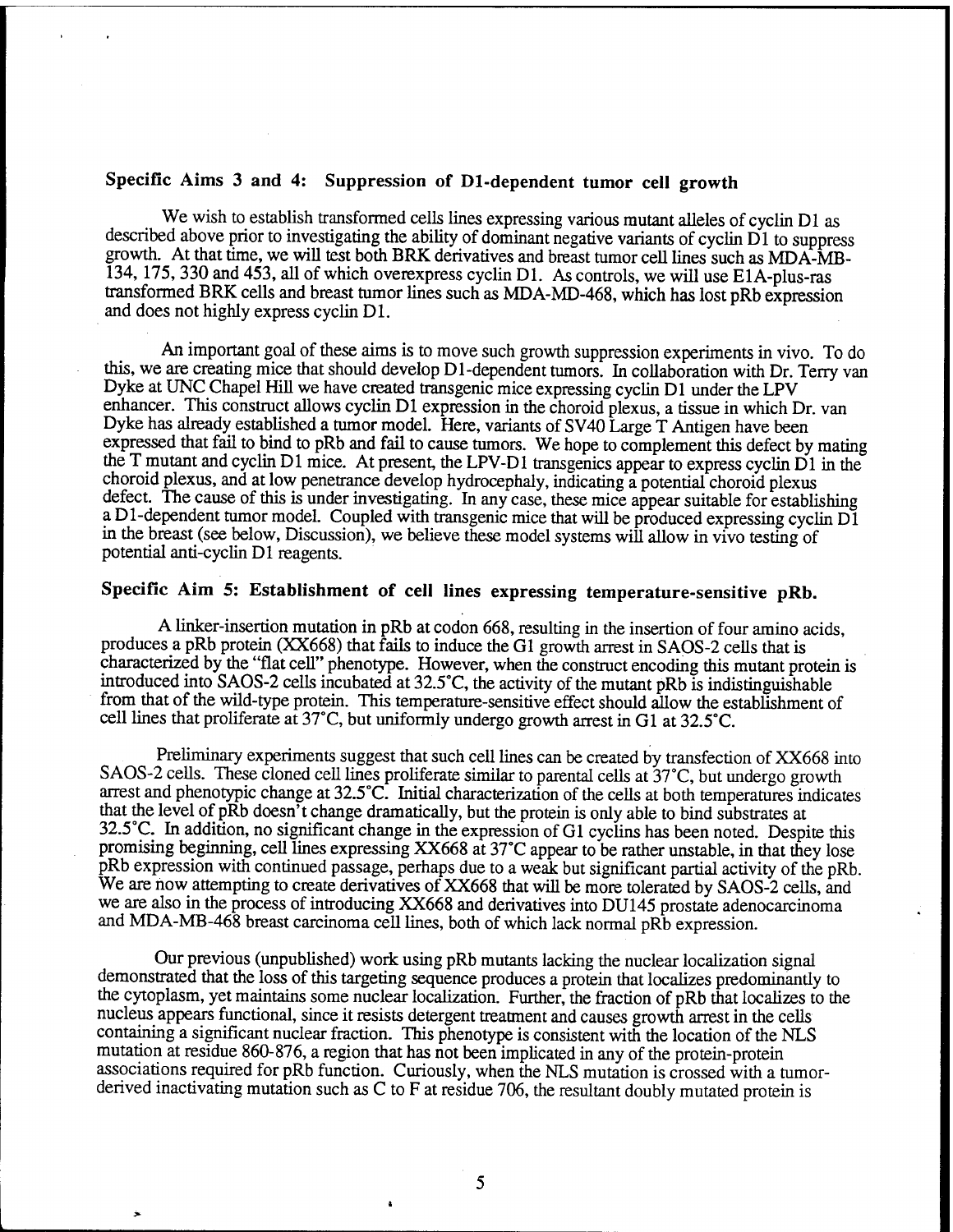exclusively cytoplasmic and cannot induce growth arrest. We believe this indicates that the "pocket" of pRb is responsible for the "residual" nuclear localization of the protein, perhaps by association with nuclear structures upon their synthesis and transport to the nucleus.

We have introduced the NLS-minus mutation into the XX668 tsRb background in anticipation of creating a pRb protein that will be cytoplasmic and nonfunctional at 37°C, but will regain pocket function and thus partial nuclear localization at 32.5°C. Such a mutant may be better tolerated by SAOS-2 cells since very little of the protein will be nuclear at the nonpermissive temperature. Cell lines derived from the multiple mutant, or stable versions of breast tumor lines expressing the original tspRb, should be valuable in studying the molecular events that occur upon pRb activation as well as those that result in renewed proliferation after pRb is inactivated.

#### **CONCLUSIONS**

Our ongoing work characterizing the method of action of cyclin Dl as an oncogene will be useful in identifying the functions of cyclin Dl that may serve as targets for anti-tumor approaches. Preliminarily, it seems that cyclin D1 differs from cyclin D2 in its biochemical effects on pRb in overexpression systems. These differences may explain the common observation of cyclin Dl as a human oncogene, in contrast to the rare incidence of cyclin D2 overexpression. Such differences are what we hope to exploit to reverse the aberrant proliferation resulting from cyclin D1 overexpression.

In a similar fashion, we believe that cyclin Dl overexpression may have consequences other than, or in addition to, direct inactivation of pRb. The different phenotypes associated with cyclin Dl overexpression as compared to pRb deletion support this notion. Our attempts to address this issue in pRb-minus fibroblasts show some promise, but need to be extended in animal models. To address this, we have very recently initiated a collaboration with Tyler Jacks. Dr. Jacks will provide embryonic stem cells lacking the pRb protein due to two independent gene targeting events. We will introduce breastspecific cyclin Dl constructs into these cells and control, normal cells to produce transgenics. The resultant cells should produce chimaeric mice with or without pRb and expressing cycün Dl at high level in the breast. Based on published results, cyclin D1 overexpression should lead to hyperplasia and eventually tumor formation in the norm background. If this is also observed in pRb-minus breast tissue overexpressing cyclin Dl, there are likely to be other targets of cyclin Dl relevant to breast tumor formation. A lack of hyperproliferation in this case would suggest that cyclin Dl cannot contribute to tumor formation in the absence of pRb.

Together, we hope that these experiments will extend our understanding of the role of cyclin Dl (and pRb) in breast cancer. As these experiments yield data on the functions of cyclin Dl regions in transformation, we will proceed with experiments designed to suppress Dl-dependent tumor cell growth (specific aims 3 and 4). Precise knowledge of the functions of cyclin Dl in tumorigenesis may well demonstrate a specificity of overexpressed cyclin Dl that can be targeted in tumor cells, leaving normal cells unscathed.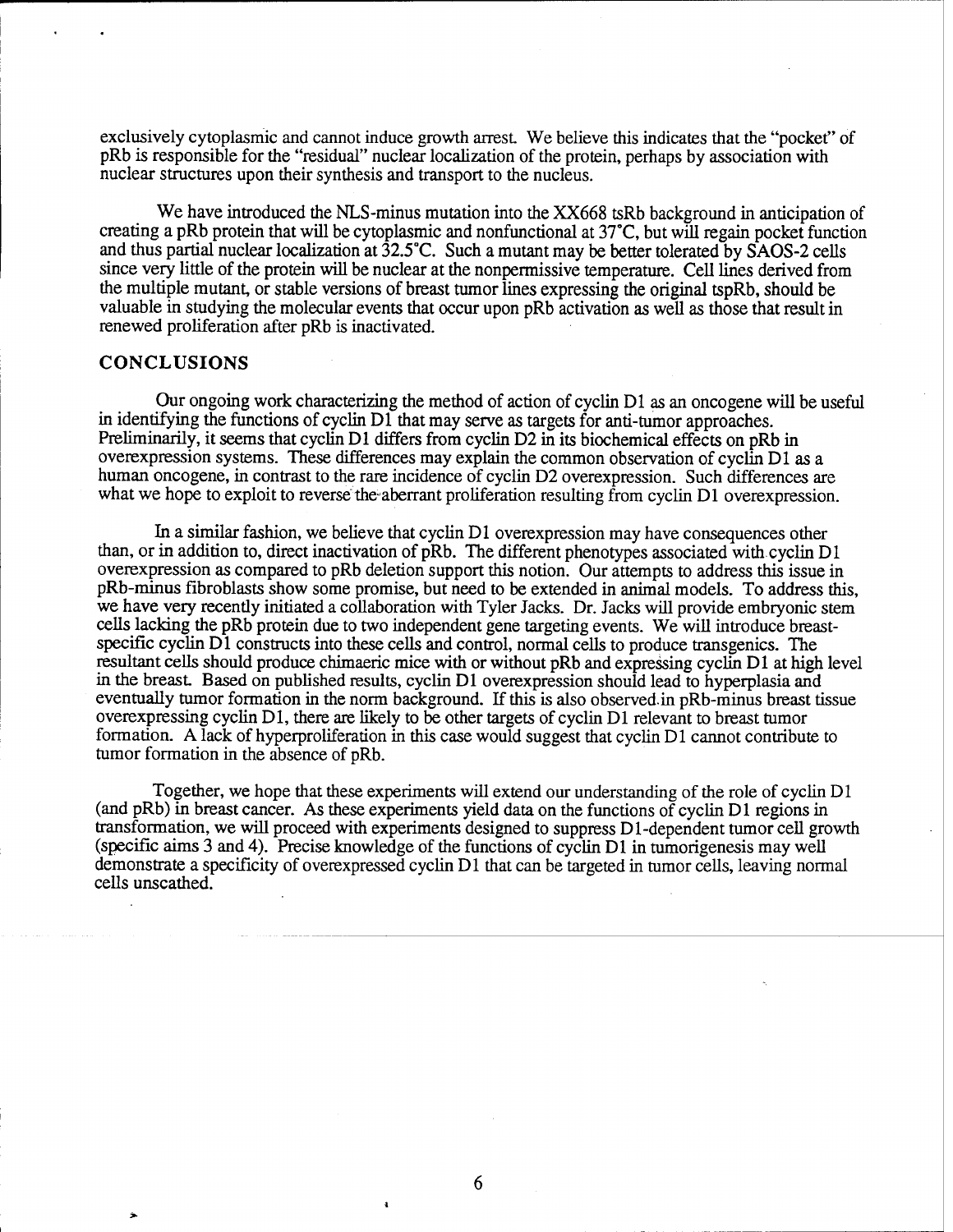#### REFERENCES

Bagchi, S., Weinmann, R., and Raychaudri, P. (1991). The retinoblastoma protein copurifies with E2F-I, and ElA-regulated inhibitor of the transcription factor E2F. Cell *65:*1063-1072.

Bandara, L. R., and La Thangue, N.B. (1991). Adenovirus E1A prevents the retinoblastoma gene product from complexing with a cellular transcription factor. Nature *351:* 494-497.

Beijersbergen, R.L., Carlee, L., Kerkhoven, R.M., and Bernards, R. (1995). Regulation of the retinoblastoma protein-related pl07 by Gi cyclin complexes. Genes Dev. 9: 1340-1353.

Buckley, M.F., Sweeney, K.J.E., Hamilton, J.A., Sini, R.L., Manning, D.L., Nicholson, R.I., deFazio, A., Watts, C.K.W., Musgrove, E.A., and Sutherland, R.L. (1993). Expression and amplification of cyclin genes in human breast cancer. Oncogene 7: 2127-2133.

Cao, L., Faha, B., Dembski, M., Tsai, L.-H., Harlow, E., and Dyson, N. (1992). Independent binding of the retinoblastoma protein and p107 to the transcription factor E2F. Nature 355:176-179.

Chellappan, S. P., Hiebert, S., Mudryj, M., Horowitz, J. M., and Nevins, J. R. (1991). The E2F transcription factor is a cellular target for the RB protein. Cell *65,* 1053-1061.

Chittenden, T., Livingston, D.M., and Kaelin, Jr., W. F. (1991). The T/ElA-binding domain of the retinoblastoma product can interact selectively with a sequence-specific DNA binding protein. Cell *65:* 1073-1082.

Cobrinik, D., Whyte, P., Peeper, D., Jacks, T, and Weinberg, R.A. (1993). Cell cycle-specific association of  $E2\dot{F}$  with p130 E1A binding protein. Genes Dev. (in press).

DeCaprio, J. A., Ludlow, J. W., Lynch, D., Furukawa, Y., Griffin, J., Piwnica-Worms, H., Huang, C.-M., and Livingston, D. M. (1989). The product of the retinoblastoma susceptibility gene has properties of a cell cycle regulatory element Cell *58,* 1085-1095

Devoto, S.H., Mudryj, M., Pines, J., Hunter, T., and Nevins, J.R. (1992).. A cyclin A-protein kinase complex possesses sequence-specific DNA binding activity: p33cdk2 is a component of die E2F-cyclin A complex. Cell *68:161-176.*

Dowdy, S.F., Hinds, P.W., Louie, K., Reed, S.I., Arnold, A., and Weinberg, R.A. (1993). Physical interaction of the retinoblastoma protein with human D cyclins. Cell 73:499-511.

Dyson, N., Howley, P. M., Miinger, K., and Harlow, E. (1989). The human papilloma virus-16 E7 oncoprotein is able to bind to the retinoblastoma gene product Science *243,* 934-937.

Egan, C, Bayley, S.T., and Branton, P.E. (1989). Binding of the Rbl protein to E1A products is required for adenovirus transformation. Oncogene *4:* 383-388.

Ewen, M.E., Sluss, H.K., Sherr, C.J., Matsushime, H., Kato, J.-y., and Livingston, D.M. (1993). Functional interactions of the retinoblastoma protein with mammalian D-type cyclins. Cell 73:487-497.

Hinds, P.W., Mittnacht, S., Dulic, V., Arnold, A., Reed, S.I., and Weinberg, R.A. (1992). Regulation of retinoblastoma protein functions by ectopic expression of human cyclins. Cell *70:* 993- 1006.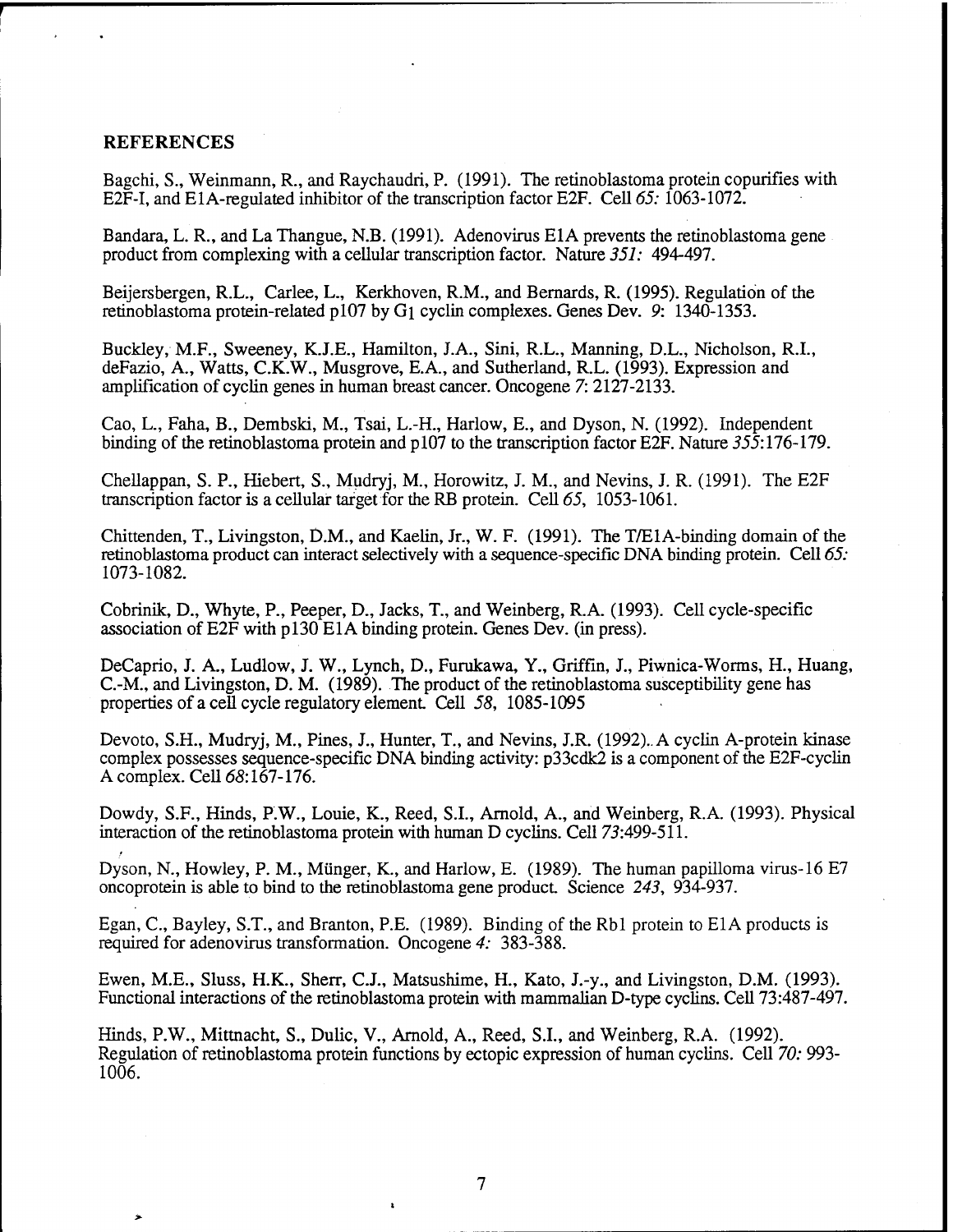Hinds, P.W., Dowdy, S.F., Eaton, E.N., Arnold, A., and Weinberg, R.A. (1994). Function of a human cyclin gene as an oncogene. Proc. Natl. Acad. Sci. USA.

Hinds, P.W. (1995). The retinoblastoma tumor suppressor protein. Curr. Opinion Gen. and Dev. 5: 79-

Kato, J.-y., Matsushime, H., Hiebert, S.W., Ewen, M.E., and Sherr, C.J. (1993). Direct binding of cyclin D to the retinoblastoma gene product (pRb) and pRb phosphorylation by the cyclin D-dependent kinase cdk4. Genes Dev. 7:331-342.

Keyomarsi, K. and Pardee, A.B. (1993). Redundant cyclin overexpression and gene amplification in breast cancer cells. Proc. Natl. Acad. Sci. USA 90: 1112-1116.

Lammie, G. A., Fantl, V., Smith, R., Schuuring, E., Brookes, S., Michalides, R., Dickson, C., Arnold, A., and Peters, G. (1991). D11S287, a putative oncogene on chromosome 11q13, is amplified and expressed in squamous cell and mammary carcinomas and linked to BCL-1. Oncogene 6,439-444.

Lin, B. T.-Y., Gruenwald, S., Morla, A. O., Lee, W.-H., and Wang, J. Y. J. (1991). Retinoblastoma cancer suppressor gene product is a substrate of the cell cycle regulator cdc2 kinase. EMBO J. 10, 857-864.  $\mathcal{S} \subset \mathcal{S} \subset \mathcal{S}$ 

Lees, J. A., Buchkovich, K. J., Marshak, D. R., Anderson, C. W., and Harlow, E. (1991). The retinoblastoma protein is phosphorylated on multiple sites by human cdc2. EMBO J. 10, 4279-4290.

Lukas, J., Bartkova, J., Rohde, M., Strauss, M., and Bartek, J. (1995). Cyclin D1 is dispensable for G1 control in retinoblastoma gene-deficient cells independently of cdk4 activity. Mol. Cell. Biol. 15: 2600-2611.

Morgan, D.O. (1995). Principles of CDK regulation. Nature 374: 131-134.

Motokura, T., Bloom, T., Kim, H. G., Juppner, H., Ruderman, J. V., Kronenberg, H. M., and Arnold, A. (1991). A BCL-1 linked candidate oncogene which is rearranged in parathyroid tumors encodes a novel cyclin. Nature 350, 512-518.

Munger, K., Werness, B.A., Dyson, N., Phelps, W.C., Harlow, E., and Howley, P.M. (1989). Complex formation of human papillomavirus E7 proteins with the retinoblastoma tumor suppressor gene product. EMBO J. 8: 4099-4105.

Parry, D., Bates, S., Mann, D.J., and Peters, G. (1995). Lack of cyclin D-cdk complexes in Rbnegative cells correlates with high levels of p16(ink4/MTS1) tumour suppressor gene product. EMBO J. 14: 503-511.

Rosenberg, C. L., Kim, H. G., Shows, T. B., Kronenberg, H. M., and Arnold, A. (1991a). Rearrangement and overexpression of D11S287E, a candidate oncogene on chromosome 11q13 in benign parathyroid tumors. Oncogene 6, 449-453.

Rosenberg, C. L., Wong, E., Petty, E. M., Bale, A. E., Tsujimoto, Y., Harris, N. L., and Arnold, A. (1991b). PRAD1, a candidate BCL-1 oncogene: Mapping and expression in centrocytic lymphoma. Proc. Natl. Acad. Sci. USA 88, 9638-9642.

 $\ddot{\bullet}$